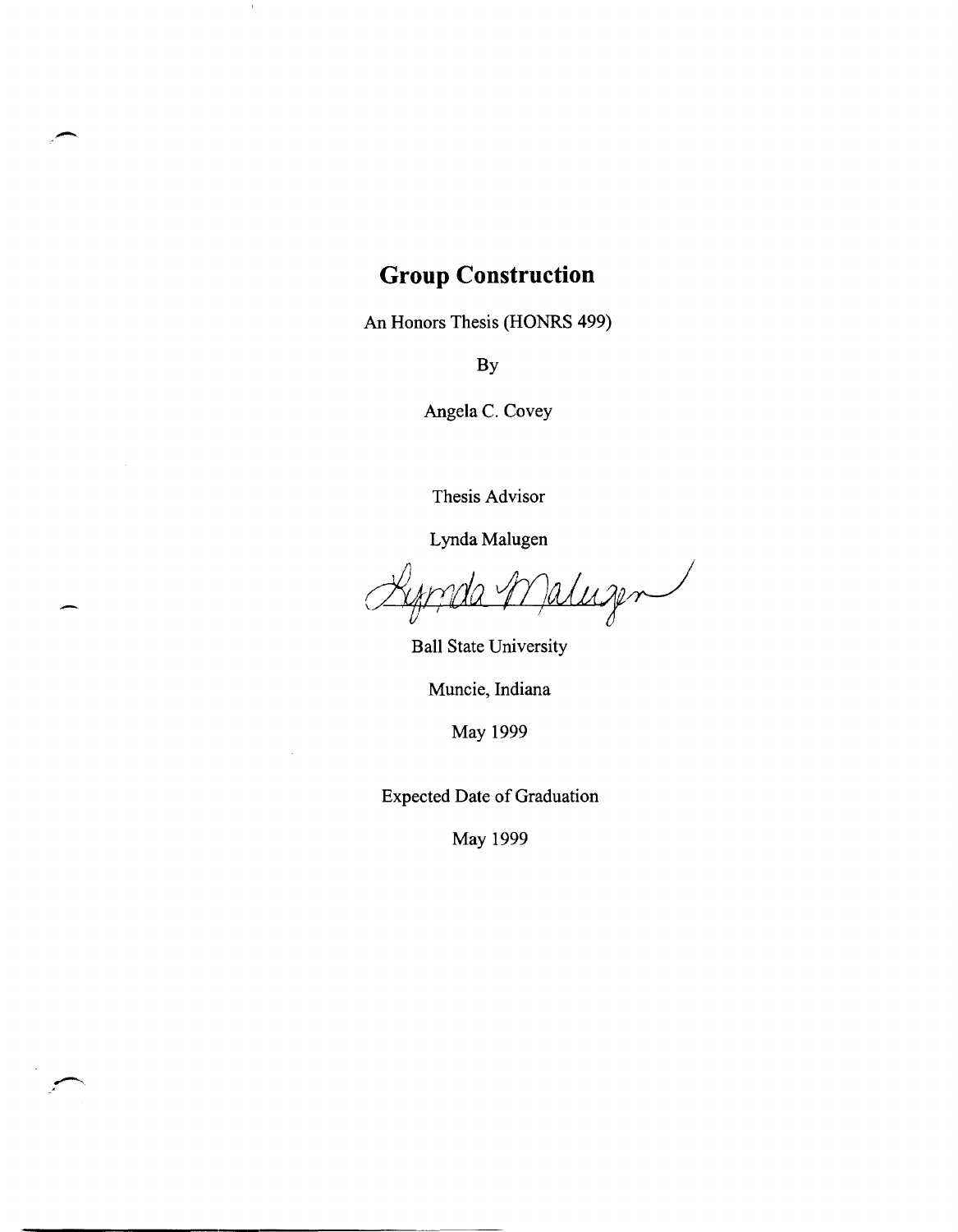2

### **Author's Note**

The purpose of this honors thesis is to bring together two major parts of my life. Through out my college career I was very involved in student organizations and I was always looking for ways to improve the organizations I was in. I attended many leadership conferences and participated in many outstanding groups. I began to wonder what it was that made these groups work so well together and how could I replicate that group cohesiveness into my own organization and help others do the same? Those questions lead to the study of community, which is a subject that was addressed briefly at a leadership conference I had attended. After finding nothing there, I asked my honors colloquium professor, Dr. Marcy Meyer, if there was a topic in the study of Speech Communication that embodied the ideas and concepts of community. She pointed me in the direction of Organizational Culture. After a long discovery period of what this subject actually is, I find myself at the end, presenting the completed work of my honors thesis; the combination of student organizations and the scholarly field of Organizational culture.

-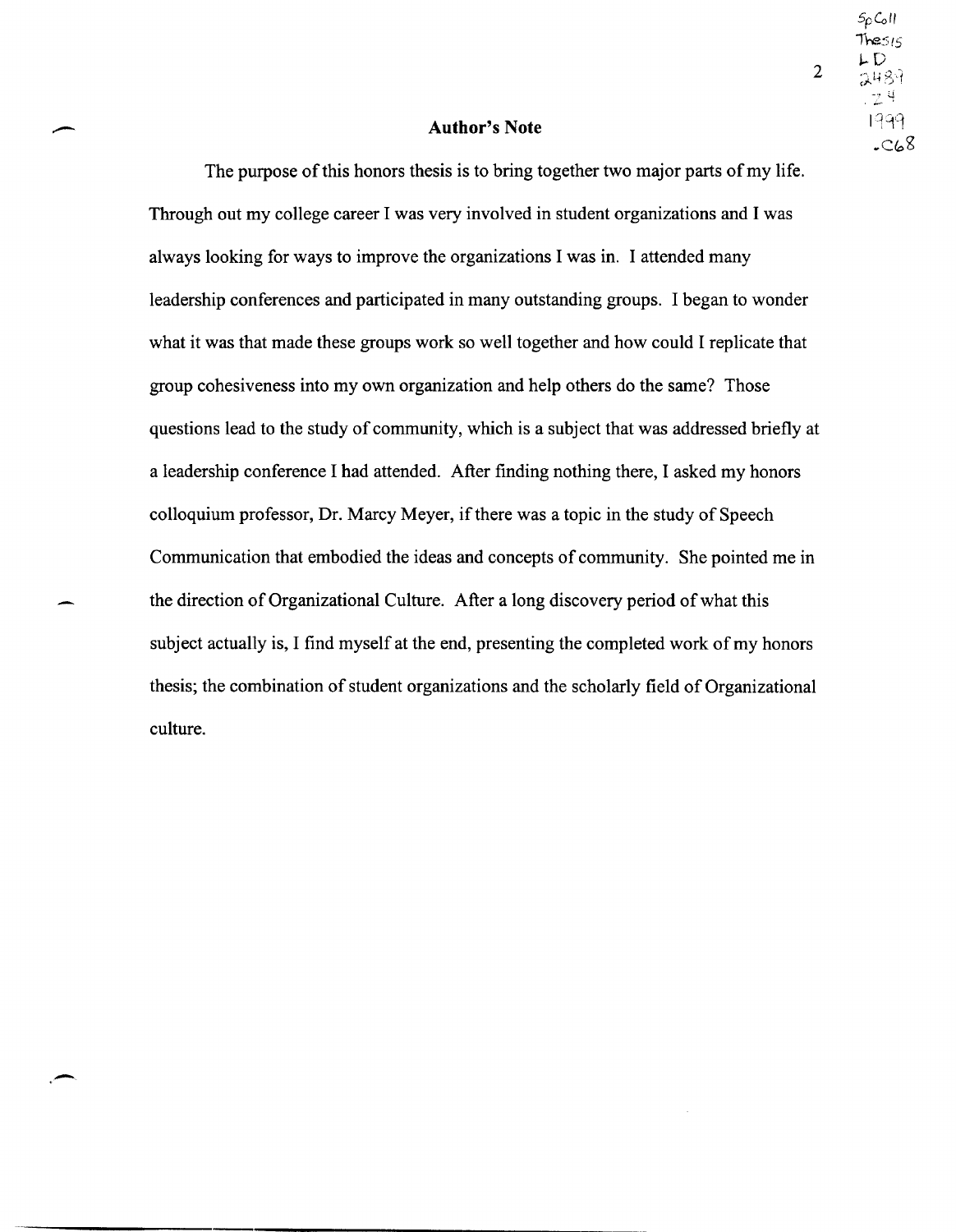### **Acknowledgements**

I would like to thank several individuals who helped me complete this thesis. With out all of you I would not have accomplished as much as I have. Thank you for the time you invested in my dreams and crazy ideas. Your constant encouragement and willingness to share your knowledge, experiences, and talents with me helped to make this thesis the best that it could ever be. Foremost, I would like to thank my parents for always asking questions and listening to my ideas as they constantly changed. Mom, thank you for the brainstorm that helped produce the final product. Dad, thank you for your leadership and teaching me along the way. To my friends thank you for the long drives and talks about construction that brought about the ideas of group construction. To Paul Ashley, we make a great team and the Magnet Effect is finally published. Lynda Malugen, thank you for your guidance through out my last two years at college and for helping me fine-tune my leadership skills by constantly placing before me new leadership challenges. Thank you to Dr. Shue for taking time out to help a student from the chemistry department. You helped me turn a hobby into learning experience. The time and energy you devoted to teaching me about social construction was immeasurable. Thanks to everyone, you were all my guiding lights.

-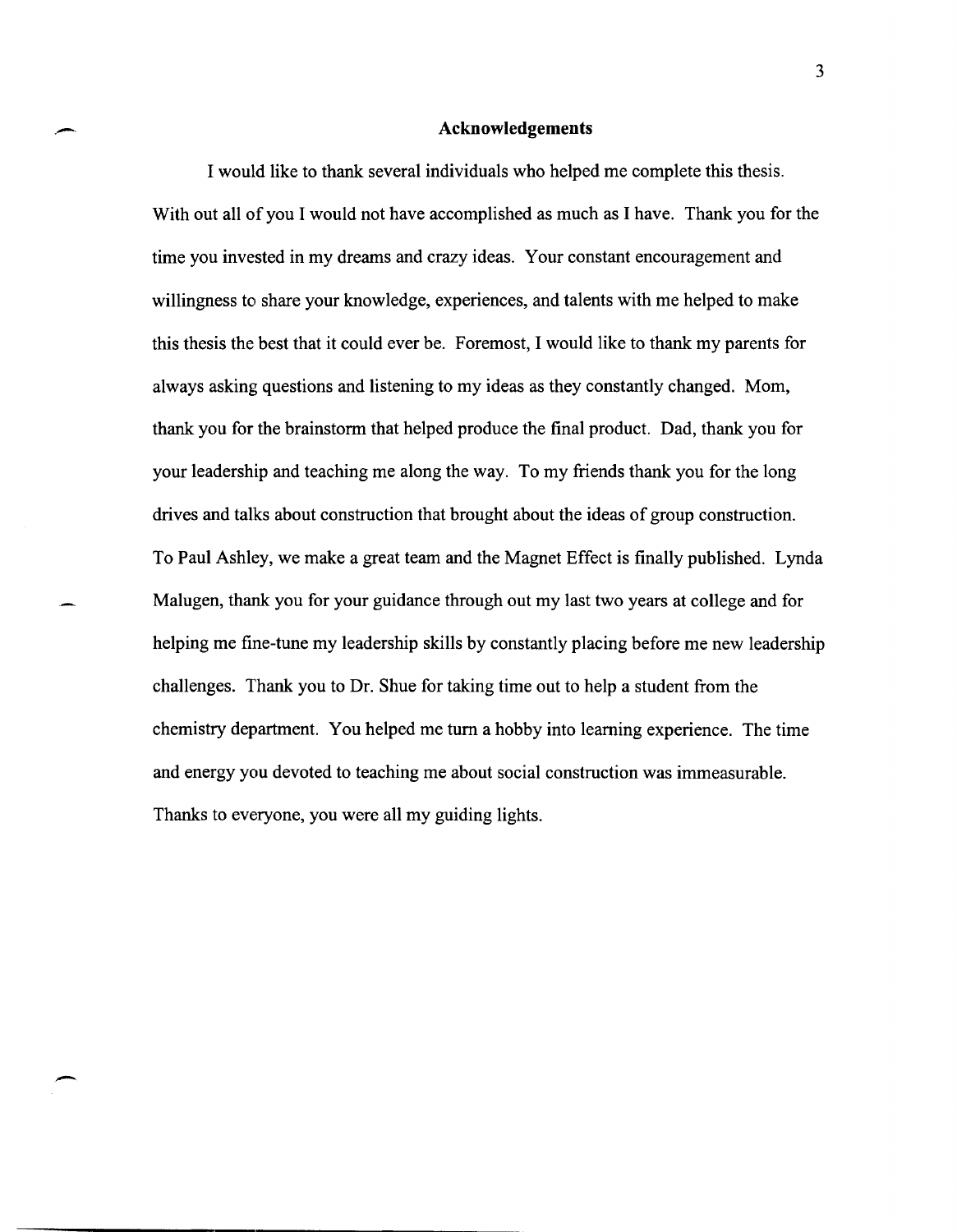### Group Construction Build it up, tear it down, positive or negative, it is your choice

-

-

Envision that you are working on a project or event for your organization whether that is a business, student organization, or a class project. When the group was first chosen the members of this newly formed group knew very little of one another, at most you might have known their name or what they looked like. Your first meeting is introductory, getting to know one another better and working on setting the goal for this project. As time progresses the project is nearing completion and you look at those people in you group who were once strangers, and think, "If I could work with this group on every project for the rest of my life we would be so successful". You knew then just as we all know now, that it is impossible to maintain the same group throughout your whole life. What if I told you that it was possible to create that same feeling of success and partnership with a new group of individuals?

I was fortunate enough to encounter this type of supportive and successful group atmosphere several times through out my college career and I began to wonder why certain groups that I was a part of shared this success and camaraderie and then there were other groups that I would rather not gather together again. This question led me to the study of organizational culture and then to the idea of social construction. After studying the various concepts of social construction and adding a few of my own ideas, I have developed three main concepts which help form a positive culture with in any group or organization that you may be involved with.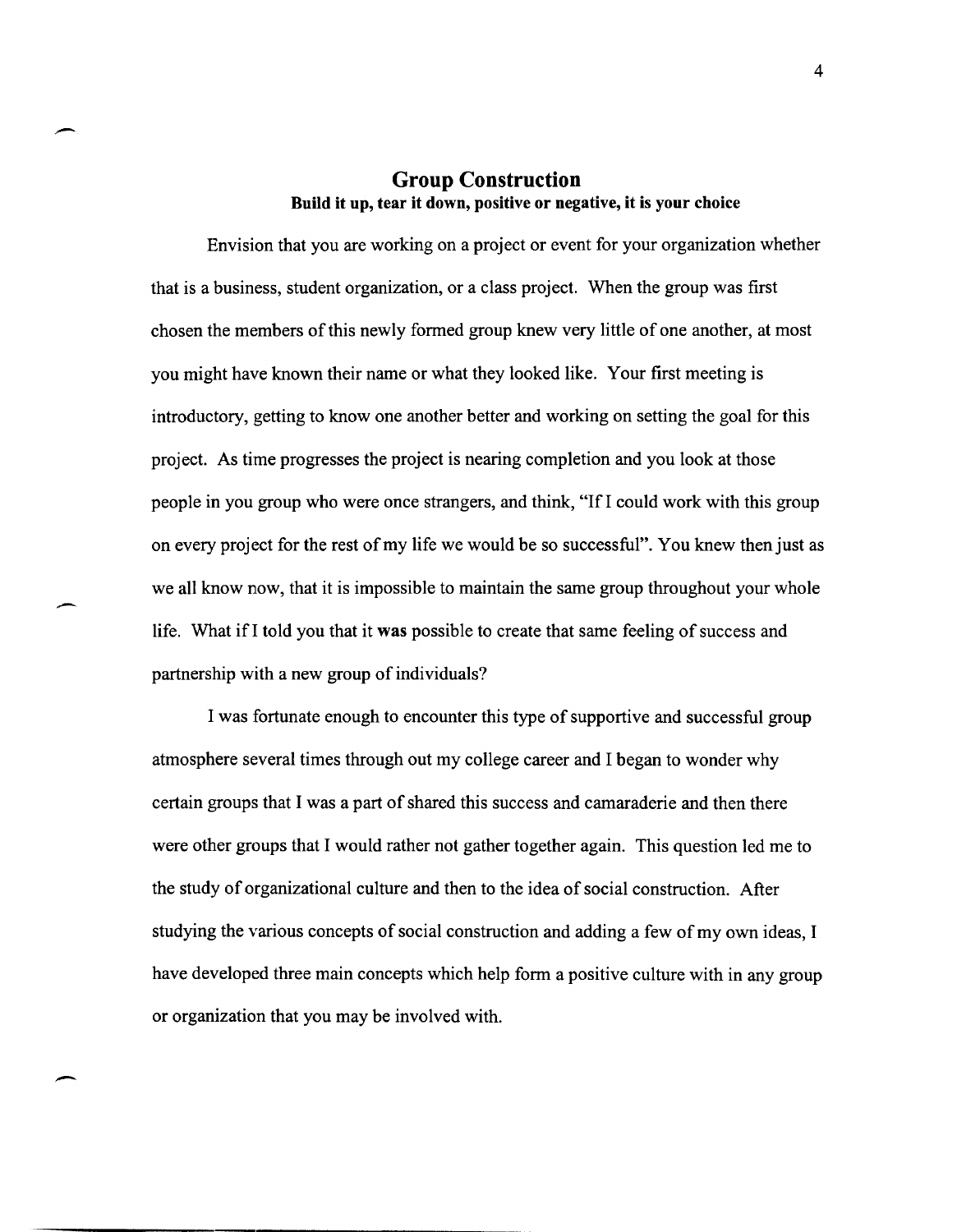### What is Social Construction?

-

### *The mind is its own place, and in itself can make a heaven of hell and a hell of heaven.*

#### *Milton-Paradise Lost*

The general theories and concepts of "social construction" refer to a broad idea that applies to our entire life. However, a lot of the literature that I read pertained to how social construction operated in business organizations. Specifically how the ideas of social construction could be used to improve business organizations. I was able to relate to what theses sources were saying because the exact situations that they were describing or ones similar to them had occurred in a student organization that I was involved with. Furthermore, if these theories and concepts were improving business organizations why not help student organizations by utilizing the same ideas? In applying the concepts of social construction I was able to address what it was that made some groups work well together and others not.

You may be asking your selves why I feel it is so important to focus on building this positive culture in student organizations and groups. The answer lies in the facts. According to the office of Academic Assessment here at Ball State University, by the time students reach their senior year approximately 50% have been involved in a student group at some time during their college career. That number does not include all of the group projects that we, as students, have participated in for class, which are also applicable settings for the concept and theories of social construction. Given this level of participation, it makes sense that we try to make the most out of our experiences.

So, what is social construction? Social construction is the idea of a human built reality. We (humans) are in charge of our own environment, culture, and future, we have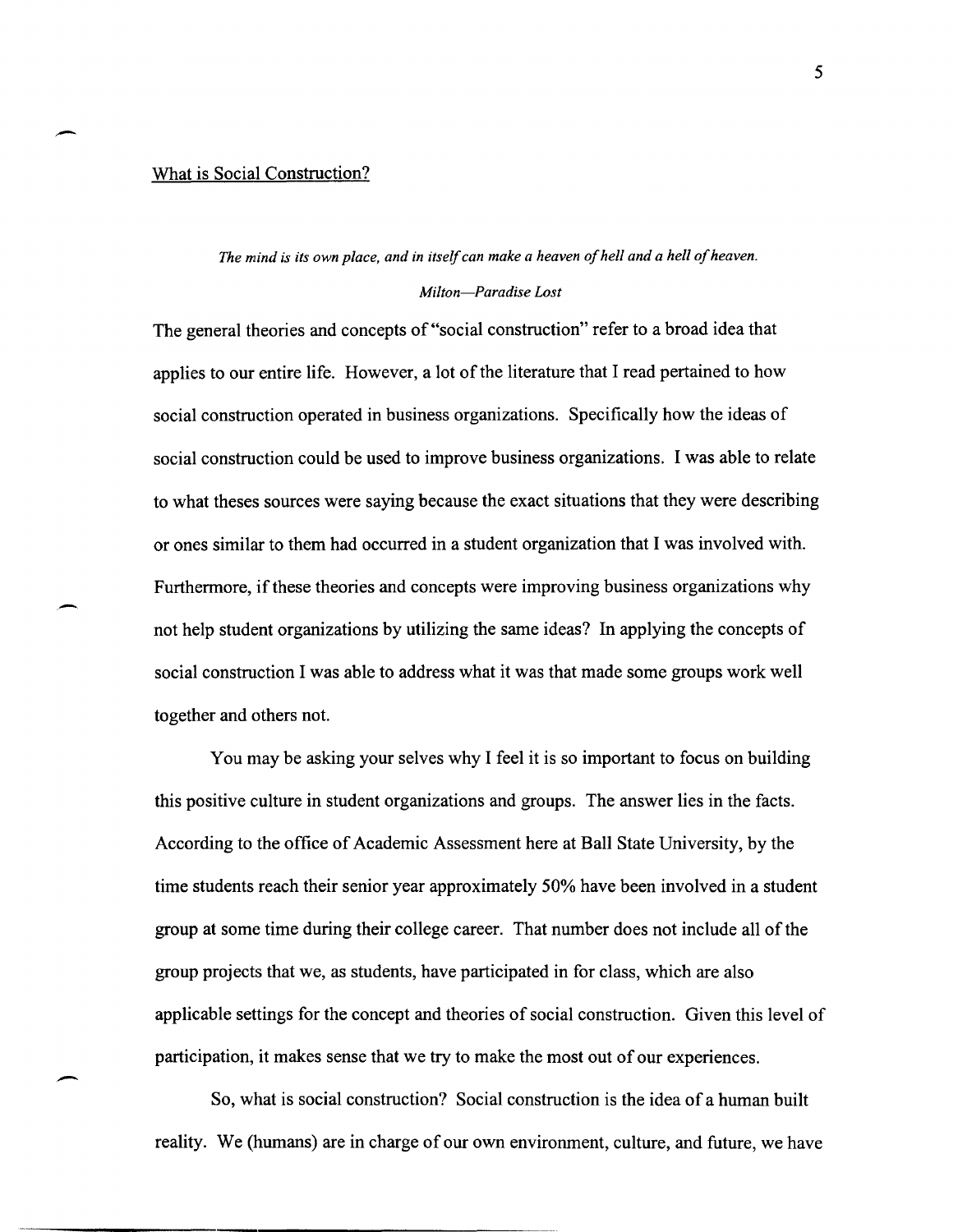the ability to construct our own reality as well as to destruct our reality. What this means in relation to our own student organizations is that we are in control, we build that organization and give it power. Social construction is an enormous responsibility for each of us to have, but we exercise this right daily. For example, if everyone could find a partner among the group with a name tag that is opposite the color of your own. Those with "green" nametags; your job is to create a pleasant environment with your partner. Those with "blue" nametags; your job is to create a cold and harsh environment with your partner. Now what actions did each side actively take to create that environment? This simple exercise demonstrates how easily the culture around you can be altered.

Picture this example, you are a part of an organization of 20 people, and there is a project deadline quickly approaching. Everyone is out of focus of the goal and extremely stressed. What might you suggest in this situation? {Ask the audience} {Why did you answer in the way that you did?} I personally would suggest ordering pizza and taking an hour break. I have just actively affected my culture and more than likely my culture was effected positively because it involved food. Effecting your culture with food brings up a good point. How many events that we attend involve food? There are company picnics, "finals foods", and potluck dinners just to name a few. Each of us might have handled this situation differently, but those various ideas and actions are what create culture and if used at the right time can create a positive culture.

Another concept that is important to social construction is the idea of symbols. Griffin (1994) defines symbols, as stimuli that have learned meaning and value for people; the individuals own thought process modifies the interpretation of each of these symbols. Back to our first two examples, what do you think were the symbols in those situations? {Discussion} Actually, all of the actions used to create the two different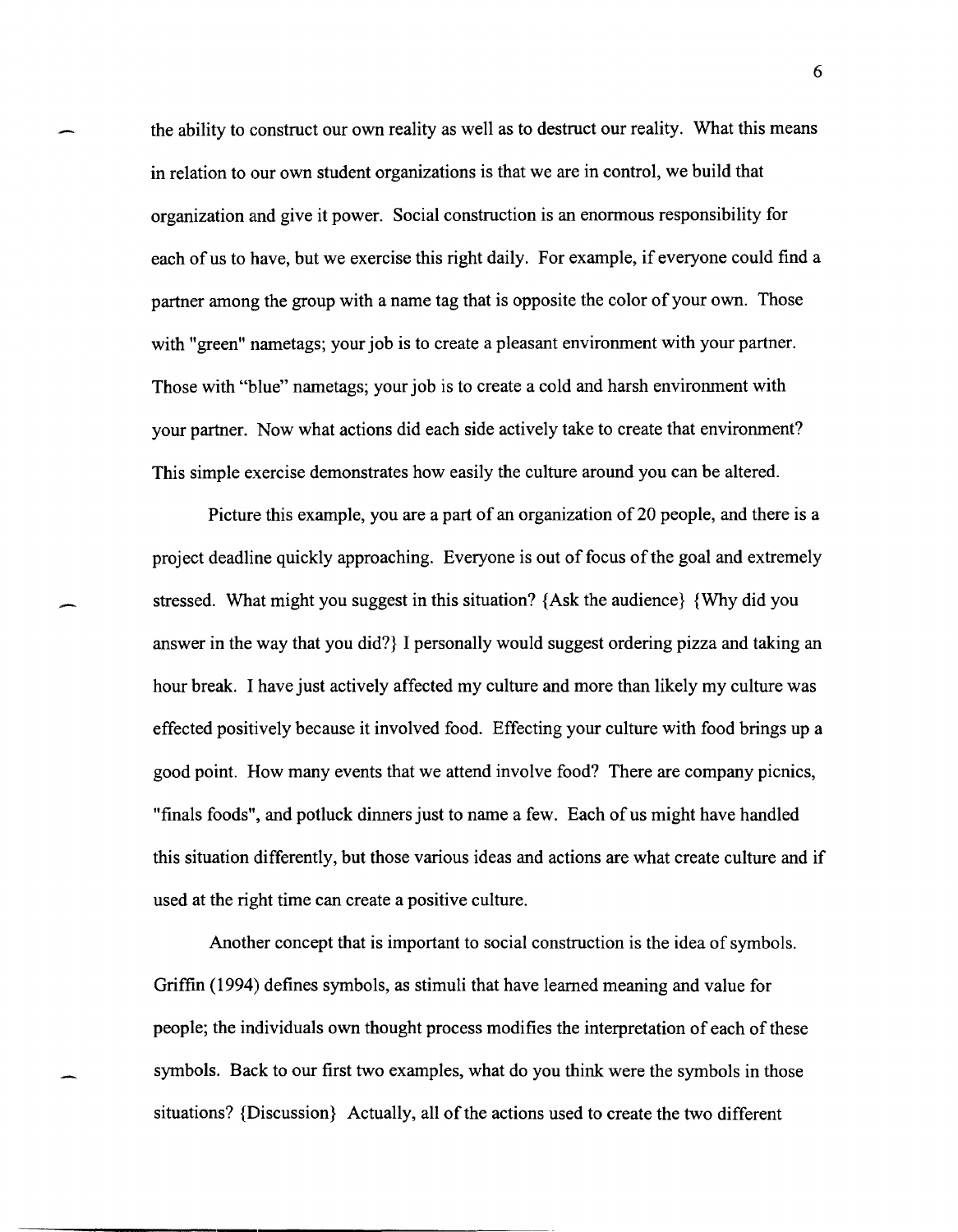environments are symbols. The identification and interpretation of symbols is a very messy because people interpret things very differently. Which leads into another idea relating to symbols.

There are various interpretations of symbols and being perceptive of various symbols occurring in the culture of your organization and gaining a general idea of how members interpret those symbols can effect the creation of a positive culture. Two examples that demonstrate this point are speed limit signs andjokes. How many of you when you see this sign do exactly what it tells you? Most of use see this sign and will go 5 miles over and others of us may see this sign as reading 10 over. My second example is when someone tells a joke there are some people who may take offence to the reference of the joke and still others will pass it on. It is impossible to know how every member of the group perceives a particular symbol, but it is important to ask enough questions, in order to carefully construct our culture, because symbols are open to interpretation.

Now that we understand the basic concept of social construction, symbols, and how symbols are interpreted, we can pinpoint characteristics of the positive culture each of us envisioned when I first began, in order to recreate a similar positive culture in the future. When looking back at the times in which I was a part of an organization with a supportive atmosphere and also in speaking with others who have shared similar experiences there are significant characteristics that were common to each situation, those being rituals, language and cooperation.

When most of think of ritual, ceremonies preformed at church or in your organizations may come to mind. You will find as I further explain the definition of rituals that those rituals that immediately come to mind do fit perfectly to the definition of ritual, however, I challenge you to view rituals as unwritten activities that occur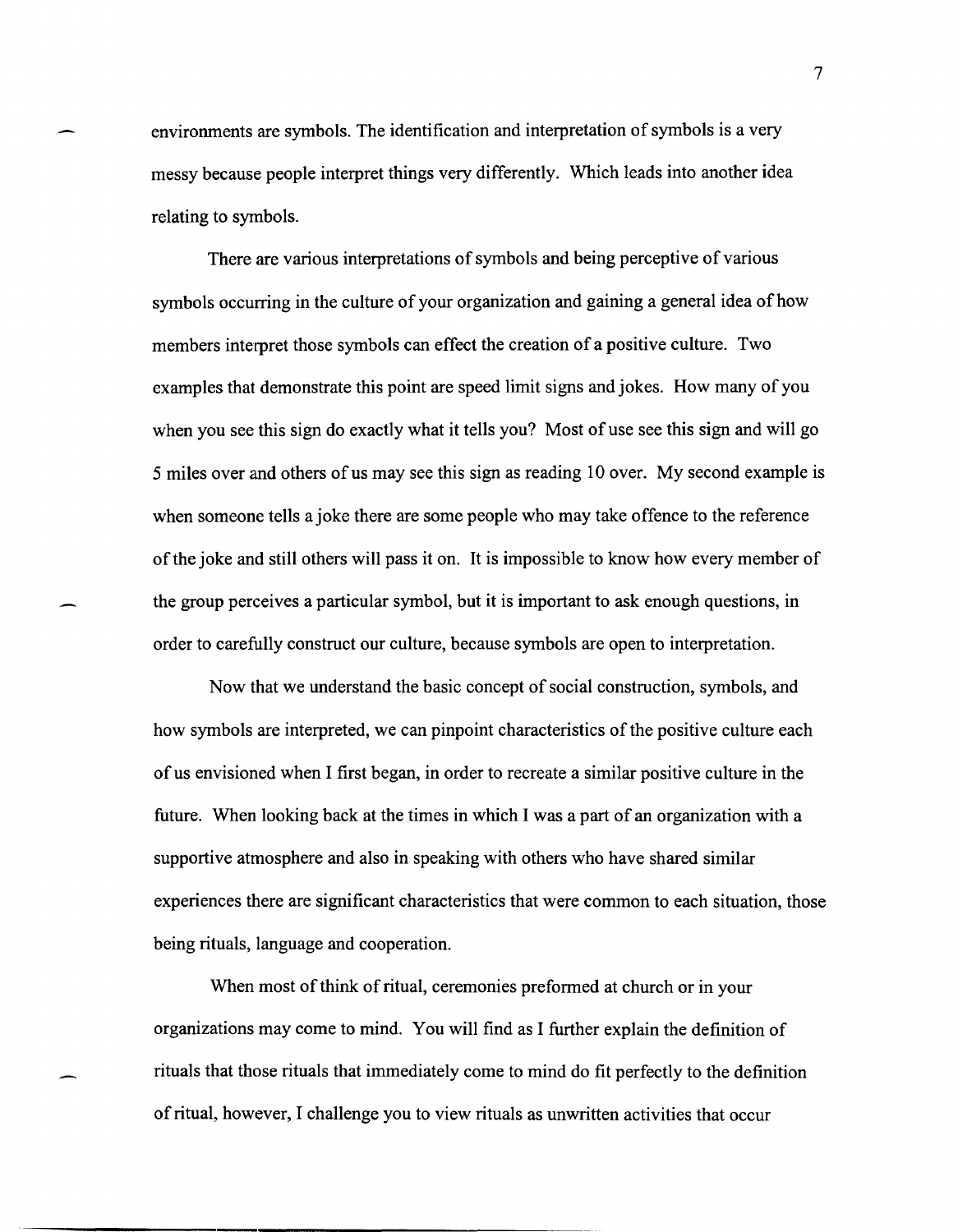frequently and serve each of the major functions with in organizations. The four major functions that rituals serve are to socialize, stabilize, reduce anxieties and ambiguities, and to convey messages to those outside the organization. I am going to give an example of a ritual that embodies each of these four functions and created a positive culture in a group that I was a part of. This ritual may be familiar to several of you; it is an established meeting time for the group, which in my case was more frequent than just once a week. This meeting time allowed the members of our group time to socialize and to get to know one another. It was stabilizing because every member knew that if they encountered a problem with their portion of the project they could get help at the next meeting, which would be only a few days away. This ritual also reduced anxiety; because knowing that there was an upcoming meeting the members also knew that everyone would be there to help with any problems because this time has been agreed upon by all the members of the group. Our ritual of a standard and frequent meeting time conveyed the message to outside organizations that our group had "it" together and even though this meeting time was sometimes used for socializing, it still sent the message to others outside the group that the work was done and we were enjoying the company of one another even though we had worked together for so long on the same project.

Another personal example that most of us can relate to occurs at the beginning of the year recruitment. After a process such as Panhellenic recruitment, which is what I am most familiar with I feel closer to the members of my organization than I did before the process began. Why is that? The answer lies in the countless hours that we end up spending together and the rituals that we all create. That time spent together at the same time every night serves the four major functions of ritual and our group was more cohesive and productive because of these established positive rituals.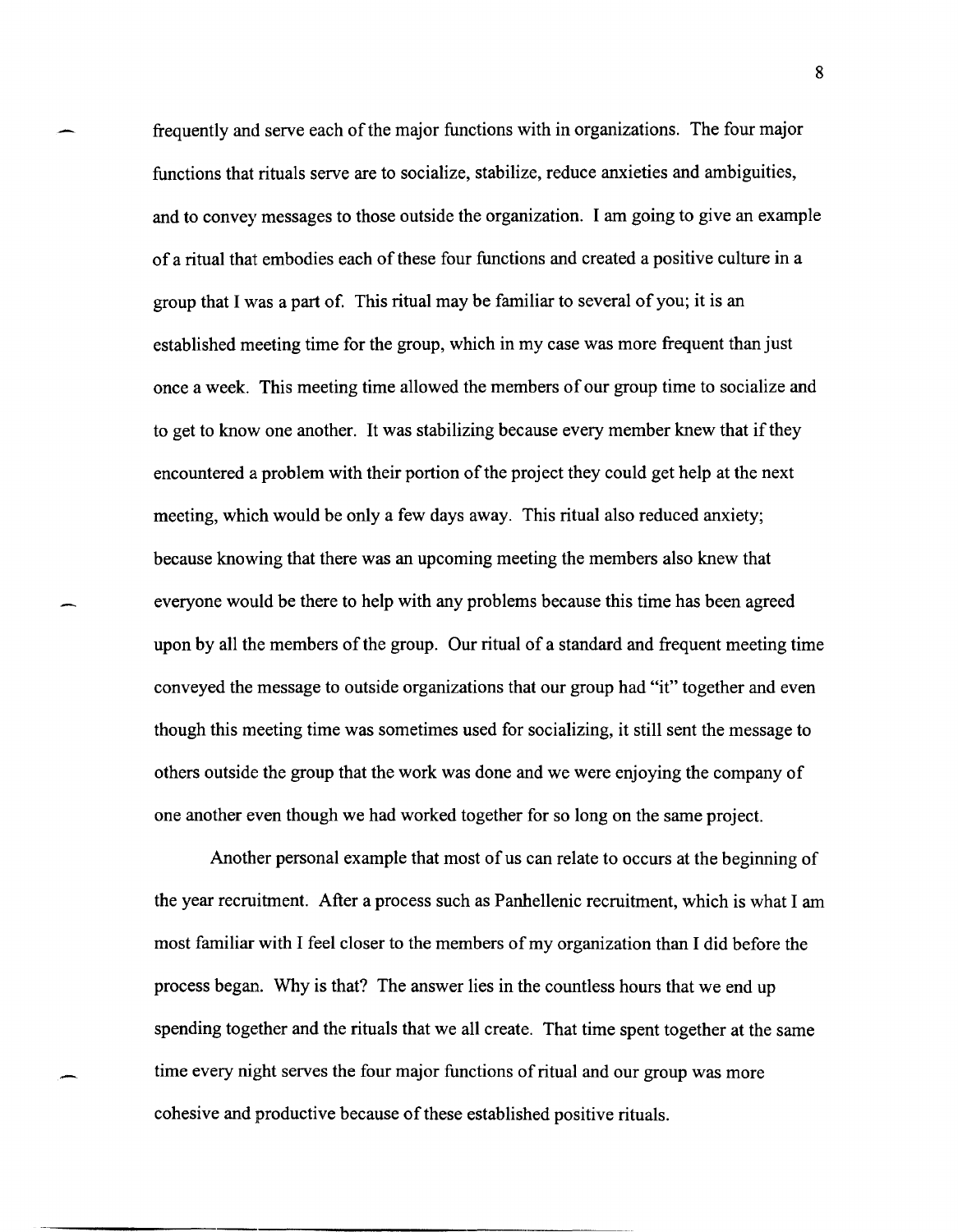As you can see from the various examples, rituals are an important part in creating a positive culture. Some times rituals are deliberately created and other times they are not, which if may have a negative or positive effect on the culture of your organization unless the rituals are realized, and maintained or eliminated. If you think that your group is lacking ritual and that might be preventing the evolution of a positive culture take a look around, there are probably positive rituals established already that you may be over looking and you can push them to the forefront, by recognizing their worth. The key is to recognize ritual, eliminate negative rituals, and utilize positive rituals more. By doing this evaluation with the rituals of your organization you will be creating positive change in the culture of your organization.

Creating a positive culture is the job of every member of the group. Rituals may be deliberately established or occur spontaneously and to recognize the importance of positive rituals is what builds a positive culture. Language is another contributor to the creation of a positive culture, above all, it is something that every member of the group can work on and help one another with. There are two types of language that I will discuss and explain how they affect the formation of a positive culture. The two types of language are positive and negative language and I will help you grasp the concept of both by asking you to think of the most negative person you know and then think of the most positive person you know. I will not ask you to reveal the identity of those individuals but if you could tell me some of the things that they might say. First, we will begin with the most negative person you know. {Discussion} Some other examples of negative language this individual may use are phrases such as, "that's a horrible idea", "that will never work", "this organization is going down the drain", or "let's get this over with". When thinking of forming a positive culture it is obvious that this negative language does

. -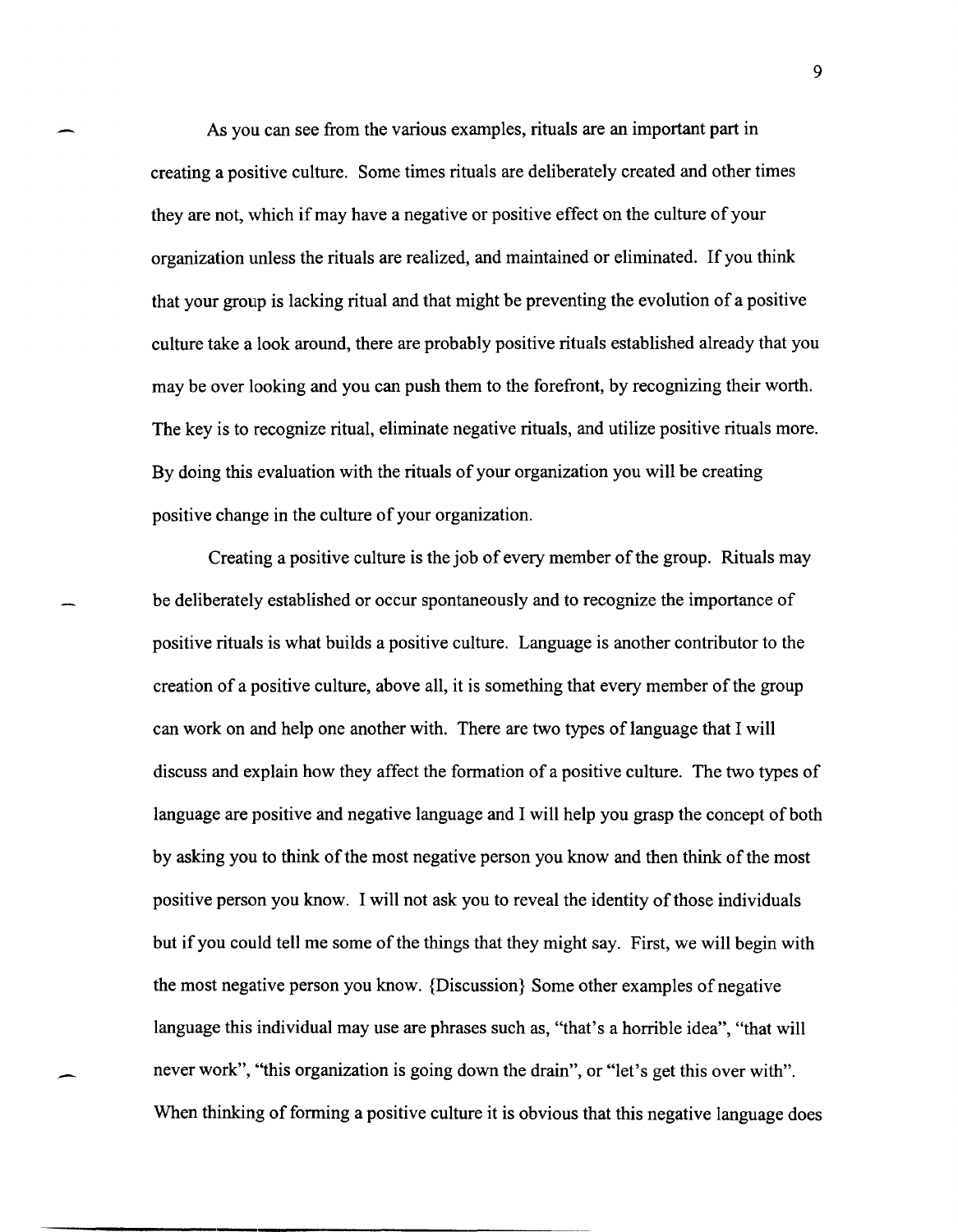not fit, but the question to answer is, "How does negative language hinder the fonnation of a positive culture?". The answer is in understanding the power of language. The way we think is influenced by the way we talk. If any member of the organization is using negative language similar to the phrases we mentioned a few minuets ago, they are influencing the way the members, themselves included, think. What do you think happens when members repetitively hear negative language in reference to the organization or group they are a part of? {Discussion?} Overall, the group morale is diminished, and the goal that the group has been working toward may not seem worth achieving if all members of the group are not willing to focus on the strides and efforts put forth already in pursuit of the group goal. The effect that the individuals using negative language have on the rest of the group is what I like to call the Magnet Effect. This tenn was thought up by a friend of mine, Paul Ashely, and me. The Magnet Effect is the combination of a physics concept and the way negative language and positive language effects members of organizations. If you look at this picture of a magnet, you will see both a positive and negative end, representing in our case the user of positive language and those who use negative language, respectively. Looking at the arrows of the negative forces you can see that the arrows are pointing in toward the negative end of the magnet. This illustrates that just one person in your organization is utilizing negative language then other members will be drawn to the magnet of negative language.

What language came to mind when I asked you to think of the most positive person that you know? {Discussion} Let's return to our example of the Magnet Effect, and see how it also illustrates positive language forces distributed from the positive end of the magnet are out ward flowing, demonstrating how the use of positive language effects an organization. Examples of positive language would be positive reinforcement,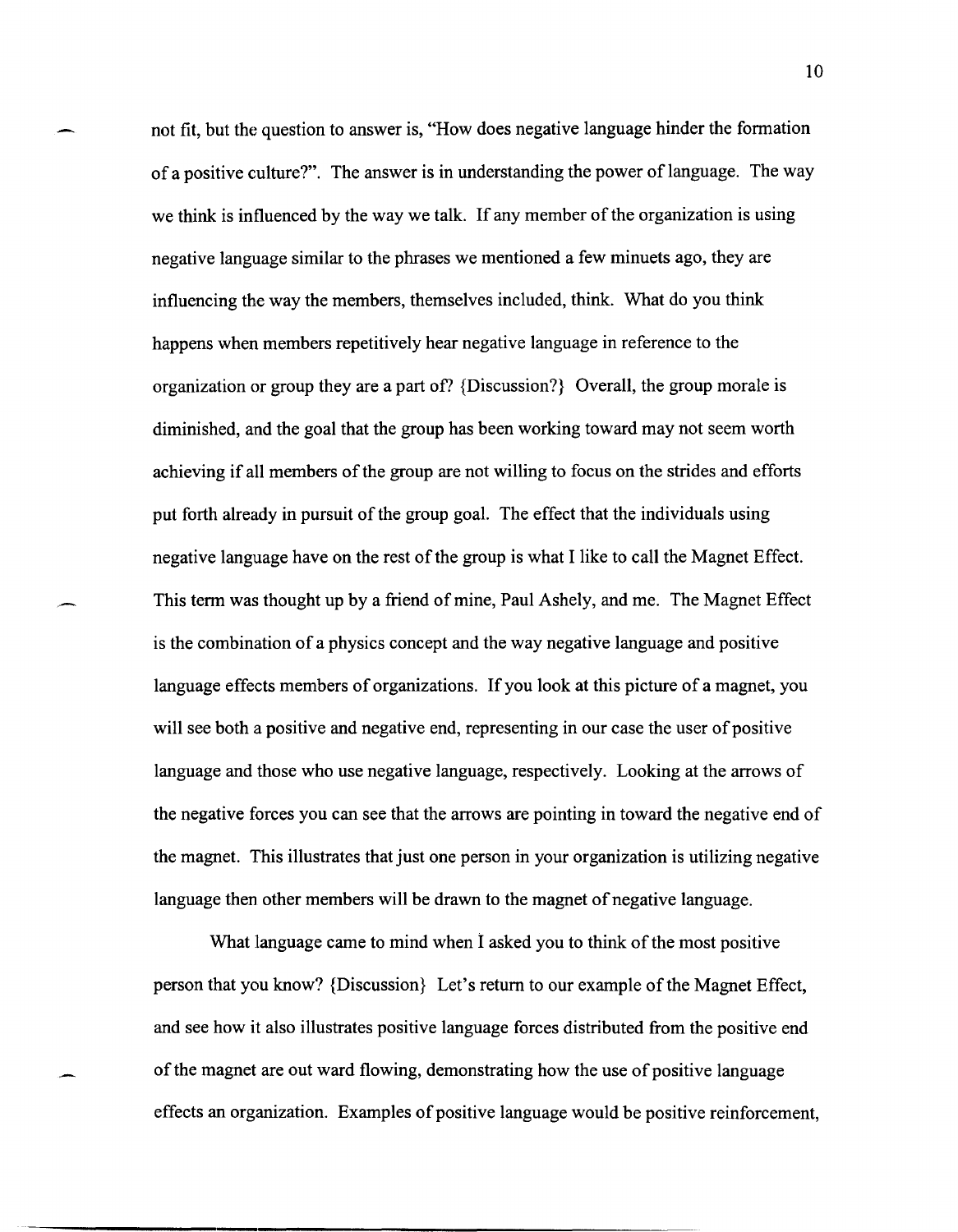caring about the progress of events in another member's life, and taking negative language and re-phrasing it so that it is constructive. When brainstorming examples of positive language I though it was more difficult than thinking of negative language. I feel that not being able to think of positive language as easily as negative language is a statement in it self. It suggests that negative language has a greater effect on us possibly because we hear it more often.

Language is as powerful as the largest magnet in the world and when used constructively can create a positive culture. One important way that we use positive language and symbols is with metaphors. Metaphors "allow cues from one context to be applied to the understanding of another". An example of this would be to take the cues from one context the family, which brings to our minds pictures of your own family or the average American family of 4.5 people and their dog all sitting together enjoying each others presence. Then apply these cues of the family to the understanding of another group, which could be an organization. These two words each have their own understandings, but when placed together they combine to form a new meaning. The combined meaning suggests that organizations should work as families and that all of the responsibilities that the members of a family have for one another should be the same among co-workers. This metaphorical example of families and organizations is a very real example for student organizations on our campus, namely the Greek community. For instance, Greeks refer to members of their chapters as big and little brothers/sisters which implies the family relations and responsibilities. The naming of all Greek members as a community, as I alluded to earlier, is also a metaphor. This metaphor brings the ideas of a close knit community together with the members of Greek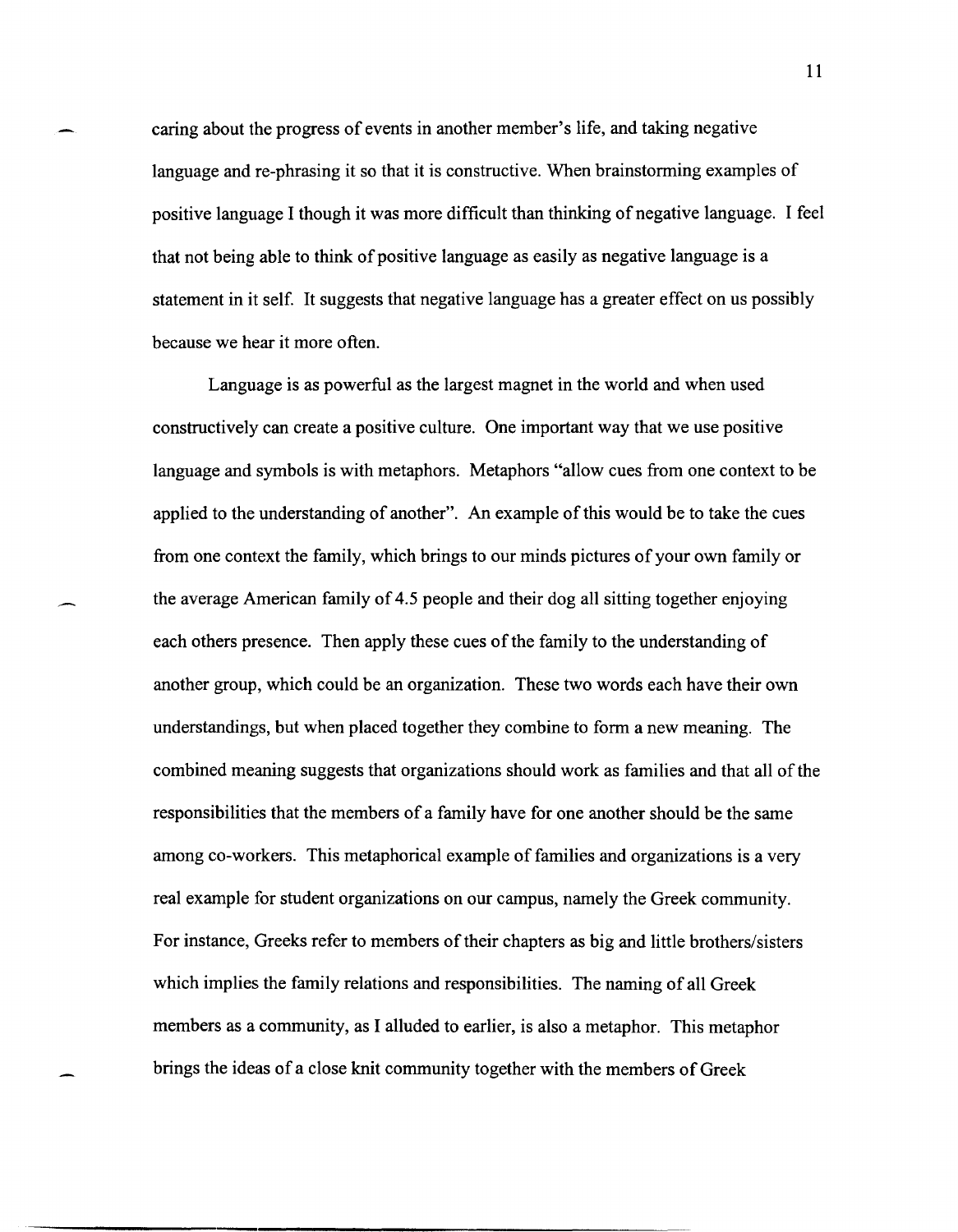organizations implying that Greek members should respect one another as you would your neighbors at home in your own communities.

Language and ritual are both very powerful tools that you can utilize to construct a positive culture with in your own organization or group. Both offering their own out look on culture, which when brought together and utilized positively help form a highly developed and cohesive group, which is what if you really think about it occurred in the most supportive and fulfilling group that you envisioned when I first began.

"If we sink or swim together, then it serves the interests of all parties to assist one another in treading water" (Rothwell). A large contributor to group development is cooperation, which over time leads to a highly developed group with a strong sense of cohesion. "For cooperation to become wide spread, it has to be structured into the framework of the group for the benefit of all members". Structured cooperation can be created through rituals and positive language. Those two positive practices not only enhance cooperation, but together the members are actively creating a positive culture. Positive language used by all members of the group enhances self-esteem and encourages openness and honesty, according to Rothwell. In return for openness, honesty and enhanced self-esteem the group culture benefits through the cooperation of the members. We can also see how ritual can enhance cooperation with in an organization because those who choose to participate in the group rituals are socializing which often leads to a more stable environment and a heightened sense of cooperation.

Cooperation is a word that we have heard used probably since kindergarten when our parents were trying to teach us not to be bossy when you and all of your friends were playing a game. We have a learned definition of what cooperation means, but what cooperation looks like in a group or organization is probably not as clear. Envision again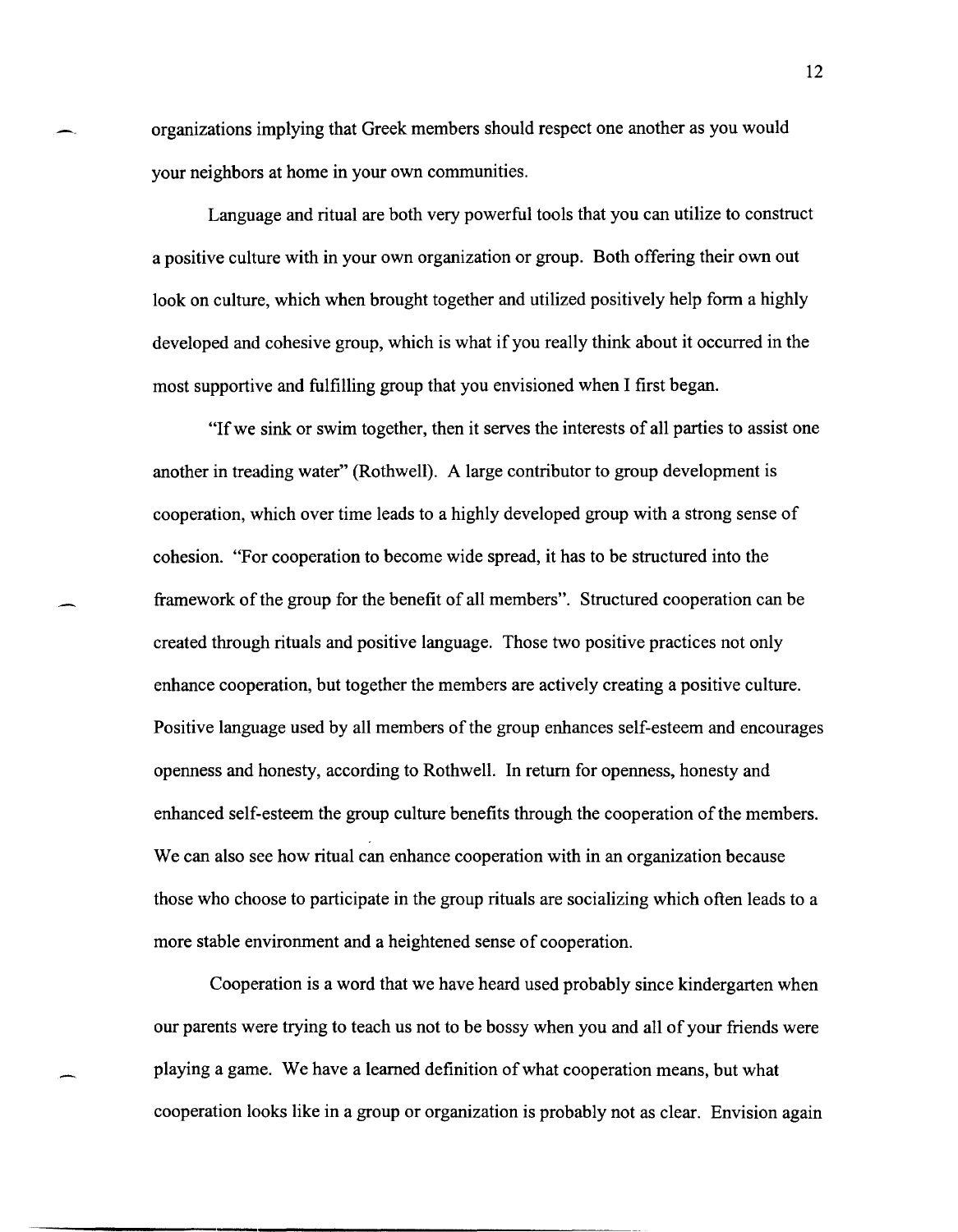that you are among the people of the most supportive group you have encounter in you lifetime thus far. Were there group goals? Was there a division of labor, distribution of rewards and individual accountability of group members? If you can answer yes to all of these questions then what your group looked and felt like through out the duration of your time together was the cooperation of a highly developed group.

Positive rituals and positive language are socially constructed and simultaneously link to help create a strong sense of cooperation among group members. The highest pinnacle of group formation can be reached, cohesion. Cohesion is not an event or a goal that can be set by the members of the group. Cohesion is not reached with all groups and that is why we remember the occurrence of cohesion so vividly. Cohesiveness is the degree of liking, members have for each other and the commitment to the group. Cohesiveness is what allows group achievement of goals, because it embodies compatible membership, tasks are accomplished, there is a history of cooperation, and acceptance of all group members exists. Cohesiveness is in large part the result of people socially constructing a positive culture using some tools such as the two we have discussed tonight.

I challenge you to look back on great groups and organizations that you have been a part of and reflect on these key points of positive culture. Also realize that there are many more ways to socially construct the culture within your organization. I have named only two this evening but I challenge you to discover other ways on your own. Notice how the differ in each situation and make them a part of your next organization. Remember you are in charge of your own culture. Creating your own positive culture is up to you. So construct a positive organizational culture and get more out of every organization and group you are a part of! Thank you!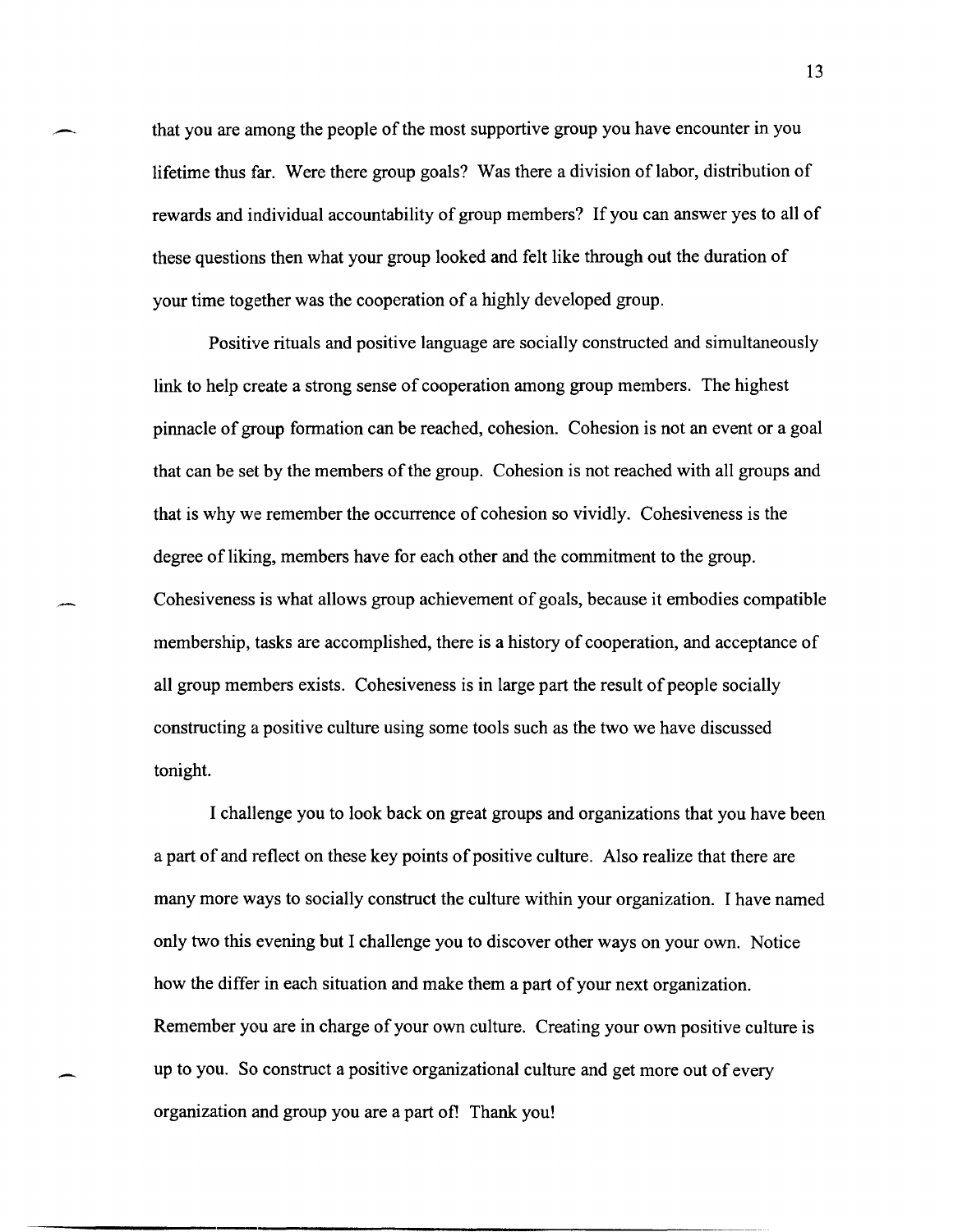### **References**

 $\overline{\phantom{a}}$ 

-.

Ball State University, (Nov. 1998). "1998 Freshman Year Experience Survey Summary Report". Office of Academic Assessment.

Ball State University, (Nov. 1998). "1998 Senior Survey of May Graduates Summary Report". Office of Academic Assessment.

Ball State University, (Jan. 1999). "Making Achievement Possible Summary Findings 1998 and 1997". Office of Academic Assessment.

Bolman, L. G., & Deal, T.E., (1991). Reframing Organizations. San Francisco, California: Jossey-Bass.

Conquergood, D. (1994). "Homeboys & Hoods: Gang Communication and Cultural Space". In Frey, L.R (Ed.), Group Communication in Context: Studies of Natural Groups. Hillsdale, N.J.: Lawrence Erlbrown Associates. pp.23-55.

Eisenberg, E.M., & Goodall, H. L. Jr.. (1997). Organizational Communication ( $2^{nd}$  ed.). New York: St. Martin's Press.

Frost, P. J., Moore, L. F., Louis, M. R, Lundberg, C. c., & Martin, J., (1991). Reframing Organizational Culture. Newbury Park: Sage.

Green, E. M., (1997). A First Look at Communication Theory ( $3<sup>rd</sup>$  ed.). New York: McGraw-Hill.

Jones, M. 0., (1996). Studying Organizational Symbolism. Thousand Oaks, California: Sage.

Karasik, P., (1992). How to Make It Big in the Seminar Business. New York: McGraw-Hill.

Lustig, M. W., Koester, J., (1996). Intercultural Competence  $(2^{nd}$  ed.). New York: HarperCollins College.

Pascarella, E. & Terenzini, P., (1991). How College Affects Students. San Francisco: Jossey-Bass.

Rothwell, J.D., (1995). In Mixed Company  $(2^{nd}$  ed.). New York: Harcourt Brace College.

Smith, R. C. & Eisenberg, E.M. (1987). "Conflict at Disneyland: A Root-Metaphor Analysis". In Communication Monographs, vol. 54, Dec. 1987. pp.367-379.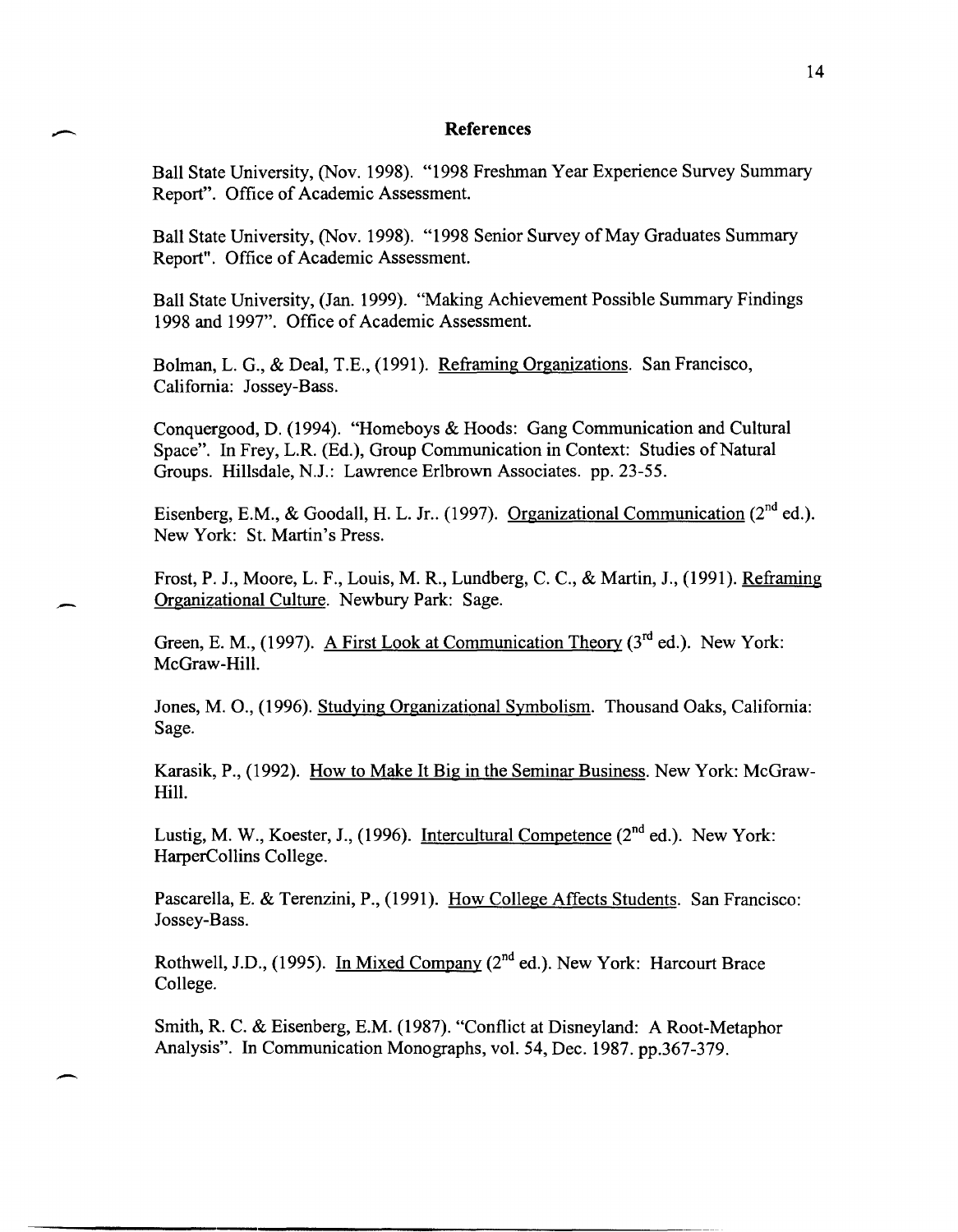# **Power Point Presentation**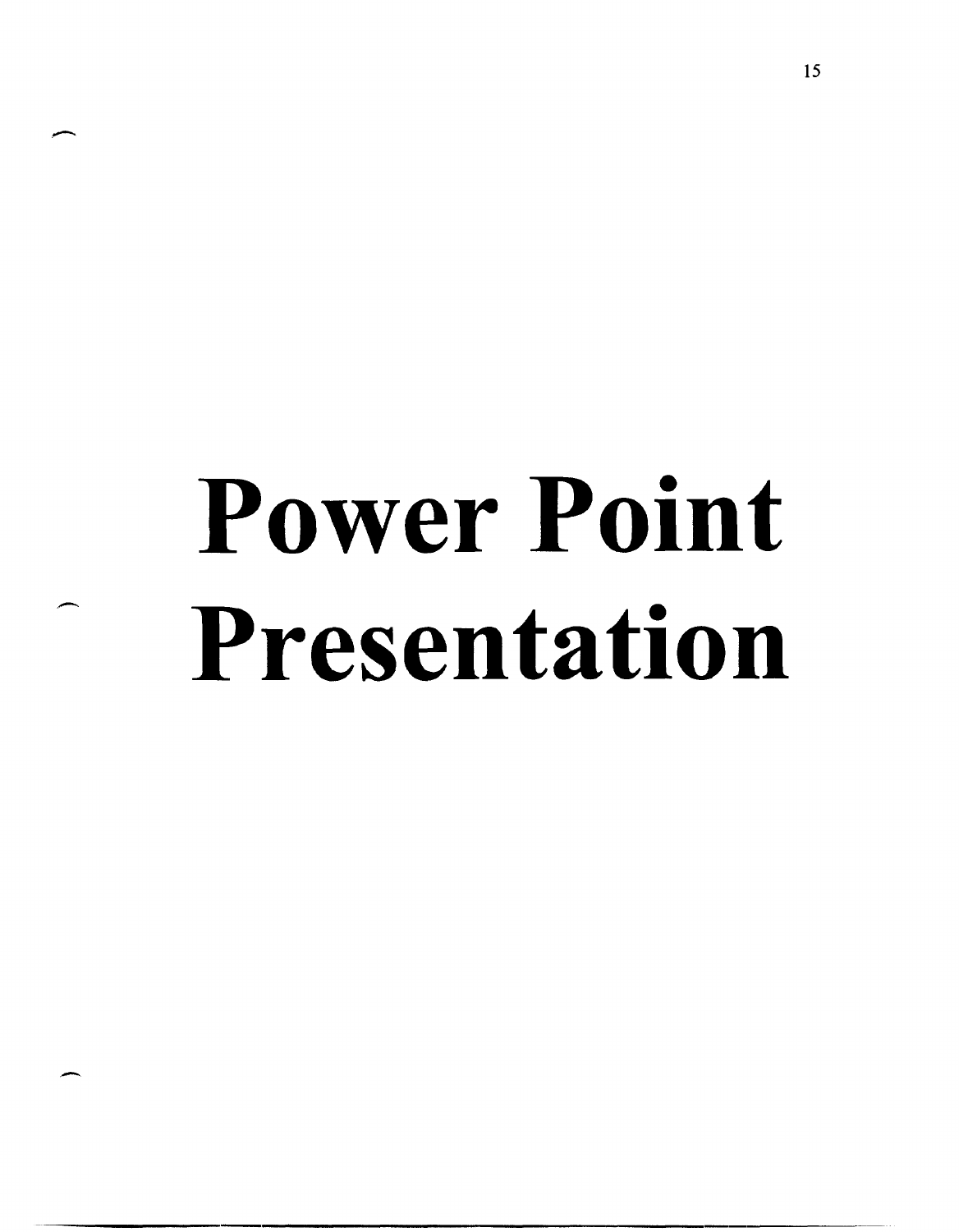

# Group Construction

### Formation of Positive Culture

- $\bullet$  Rituals
- · Language
- · Cooperation and Cohesion

# **Social Construction**

By the time Ball State students reach their senior year approximately 50% have been involved in a student group at some time during their college career.

Office of Academic Assessment, Ball State University





Symbols are stimuli that have learned meaning and value for people.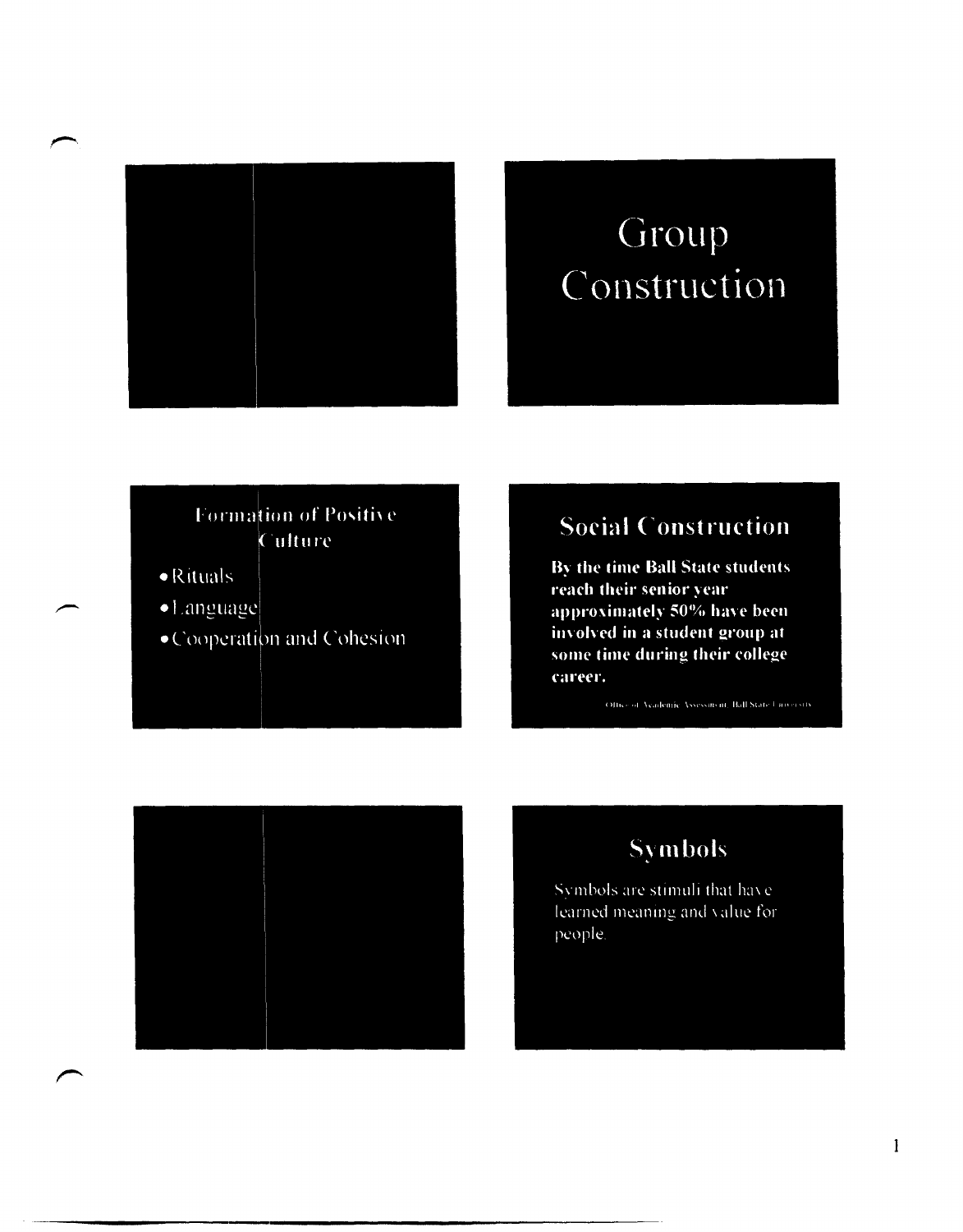



# Rituals

- · Socialize
- · Stabilize
- · Reduce anxieties and ambiguities
- · Convey messages to outsiders





• Magnet Effect

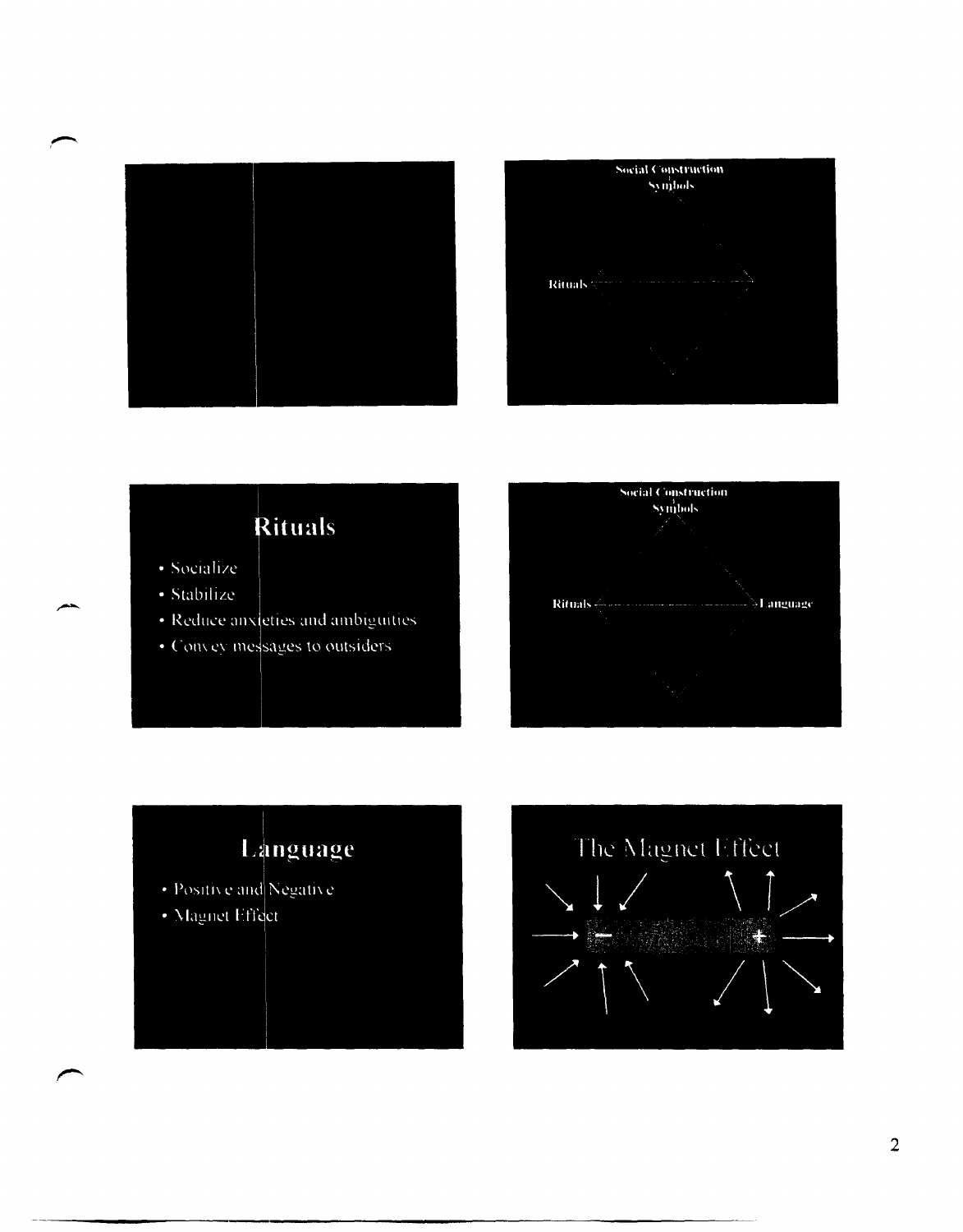# Language

- · Positive and Negative
- Magnet Effect
- · Metaphors



"If we sink or swim together, then it serves the interests of all parties to assist one another in treading water<sup>7</sup>

-Rothwell-

# Cooperation

- · Group goals
- · Division of labor
- · Distribution of rewards
- Individual accountability of group members